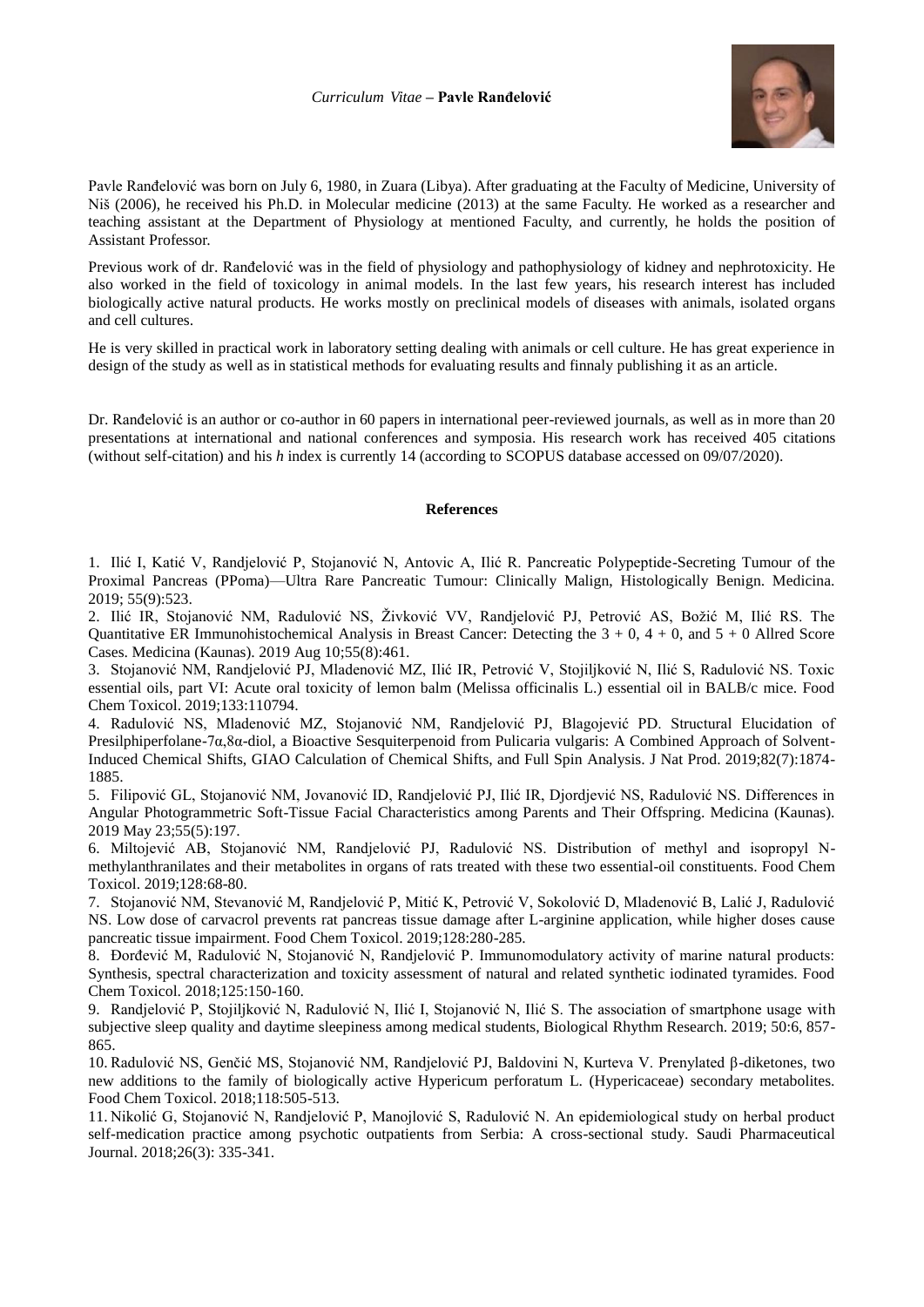12. Radulović N, Stojanović N, Glišić B, Randjelović P, Stojanović-Radić Z, Mitić K, Nikolić M, Djuran M. Watersoluble gold(III) complexes with N-donor ligands as potential immunomodulatory and antibiofilm agents. Polyhedron. 2018;141:164-180.

13. Radulović NS, Todorovska MM, Zlatković DB, Stojanović NM, Randjelović PJ. Two goitrogenic 1,3-oxazolidine-2-thione derivatives from Brassicales taxa: Challenging identification, occurrence and immunomodulatory effects. Food Chem Toxicol. 2017;110:94-108.

14. Radulović N, Miltojević A, Stojanović N, Randjelović P. Distinct urinary metabolite profiles of two pharmacologically active N-methylanthranilates: Three approaches to xenobiotic metabolite identification. Food and Chemical Toxicology. 2017;109(1): 341-355.

15. Radulović N, Genčić M, Stojanović N, Randjelović P, Stojanović-Radić Z, Stojiljković N. Toxic essential oils. Part V: Behaviour modulating and toxic properties of thujones and thujone-containing essential oils of Salvia officinalis L., Artemisia absinthium L., Thuja occidentalis L. and Tanacetum vulgare L. Food Chem Toxicol. 2017;105:355-369.

16. Dekić M, Radulović N, Stojanović N, Randjelović P, Stojanović-Radić Z, Najman S, Stojanović S. Spasmolytic, antimicrobial and cytotoxic activities of 5-phenylpentyl isothiocyanate, a new glucosinolate autolysis product from horseradish (Armoracia rusticana P. Gaertn., B. Mey. & Scherb., Brassicaceae). Food Chem. 2017;232:329-339.

17. Stojanović N, Samardžić L, Randjelović P, Radulović N. Prevalence of self-medication practice with herbal products among non-psychotic psychiatric patients from southeastern Serbia: A cross-sectional study. Saudi Pharm J. 2017;25(6):884-890.

18. Randjelović P, Veljković S, Stojiljković N, Sokolović D, Ilić I. Gentamicin nephrotoxicity in animals: current knowledge and future perspectives. EXCLI J 2017; 16:388-399.

19. Ilić I, Petrović A, Živković V, Randjelović P, Stojanović N, Radulović N, Randjelović D, Ilić R. Immunohistochemical features of multifocal and multicentric lobular breast carcinoma. Adv Med Sci. 2017;62(1):78- 82.

20. Stojanovic N, Radulovic N, Randjelovic P, Laketic D. Antinociceptive Properties of St. John's Wort (Hypericum perforatum) and Other Hypericum Species. Nat Prod Commun. (2016), 11(11): 1741-1747.

21. Radulovic N, Filipovic S, Zlatkovic D, Djordjevic M, Stojanovic N, Randjelovic P, Mitic K, Jevtovic-Stoimenov T, Randelovic V. Immunomodulatory pinguisane-type sesquiterpenes from the liverwort Porella cordaeana (Porellaceae): the "new old" furanopinguisanol and its oxidation product exert mutually different effects on rat splenocytes. RSC ADVANCES, 2016; 6(48): 41847-41860.

22. Radulovic N, Randjelovic P, Stojanovic N, Cakic N, Bogdanovic G, Zivanovic A. Aboriginal bush foods: A major phloroglucinol from Crimson Bottlebrush flowers (Callistemon citrinus, Myrtaceae) displays strong antinociceptive and anti-inflammatory activity. FOOD RES INT, 2015; 77: 280-289.

23. Ilic S, Stojiljkovic N, VeljkovicS, Veljkovic M, Randjelovic P, Sokolovic D, Stojanovic G.Morphometric study of structural kidney damages caused bycisplatin in rats. Effects of quercetin. Acta Microscopica 2016; 25(4):128-137.

24. Stojanović N, Samardžić Lj, Randjelović P, Radulović N. Prevalence of self-medication practice with herbal products among non-psychotic psychiatric patients from southeastern Serbia: A cross-sectional study. Saudi Pharmaceutical Journal. 2017; 10.1016/j.jsps.2017.02.002

25. Stojnev S, Krstic M, Ilić I, Petković I, Stojanović S, Cvetković P, Randjelović P, Veličković LJ. Acute Myocardial Infarction Associated with Trousseau's Syndrome: Case Report and Review of the Literature. West Indian medical journal. 2016; 10.7727/wimj.2016.140

26. Ilic I, Stojanović N, Randjelović P, Mihajlović M, Radulović N, Ilić R.Evaluation of pathological parameters and morphometric data of desmoplastic lobular breast carcinoma.Indian J Pathol Microbiol. 2016;59(4):463-468.

27. Ilic I, Djordjevic N, Randjelovic P, Stojanovic N, Radulovic N, Ilic R.Seven-year survey of classical and pleomorphic invasive lobular breast carcinomas in women from southeastern Serbia: Differences in clinicopathological and immunohistochemical features. J BUON. 2016 ;21(5):1113-1120.

28. Stojanovic P, Stojanovic N, Stojanovic-Radic Z, Arsić Arsenijević V, Otasevic S, Randjelovic P, Radulović N.Surveillance and characterization of Candida bloodstream infections in a Serbian tertiary care hospital. J Infect Dev Ctries. 2016;10(6):643-56.

29. Randjelovic P, Veljkovic S, Stojiljkovic N, Jankovic-Velickovic L, Sokolovic D, Stoiljkovic M, Ilic I. Salicylic acid attenuates gentamicin-induced nephrotoxicity in rats. ScientificWorldJournal. 2012;2012:390613.

30. Radulović N, Dekić M, Randjelović P, Stojanović N, Zarubica A, Stojanović-Radić Z. Toxic essential oils: Anxiolytic, antinociceptive and antimicrobial properties of the yarrow Achillea umbellata Sibth. et Sm. (Asteraceae) volatiles. Food And Chemical Toxicology. 2012;50(6): 2016-2026.

31. Radulović N, Randjelović P, Stojanović N, Blagojević P, Stojanović-Radić Z, Ilić I, Djordjević V. Toxic essential oils. Part II: Chemical, toxicological, pharmacological and microbiological profiles of Artemisia annua L. volatiles. Food And Chemical Toxicology. 2013;58: 37-49.

32. Radulović N, Zlatković D, Randjelović P, Stojanović N, Novaković S, Akhlaghi H. Chemistry of spices: bornyl 4-methoxybenzoate from Ferula ovina (Boiss.) Boiss. (Apiaceae) induces hyperalgesia in mice. Food and Function. 2013;4(12): 1751-1758.

33. Radulović N, Blagojević P, Randjelović P, Stojanović N. The Last Decade of Antinociceptive Alkaloids: Structure, Synthesis, Mechanism of Action and Prospect. Current Topics in Medicinal Chemistry. 2013;13(17): 2134- 2170.